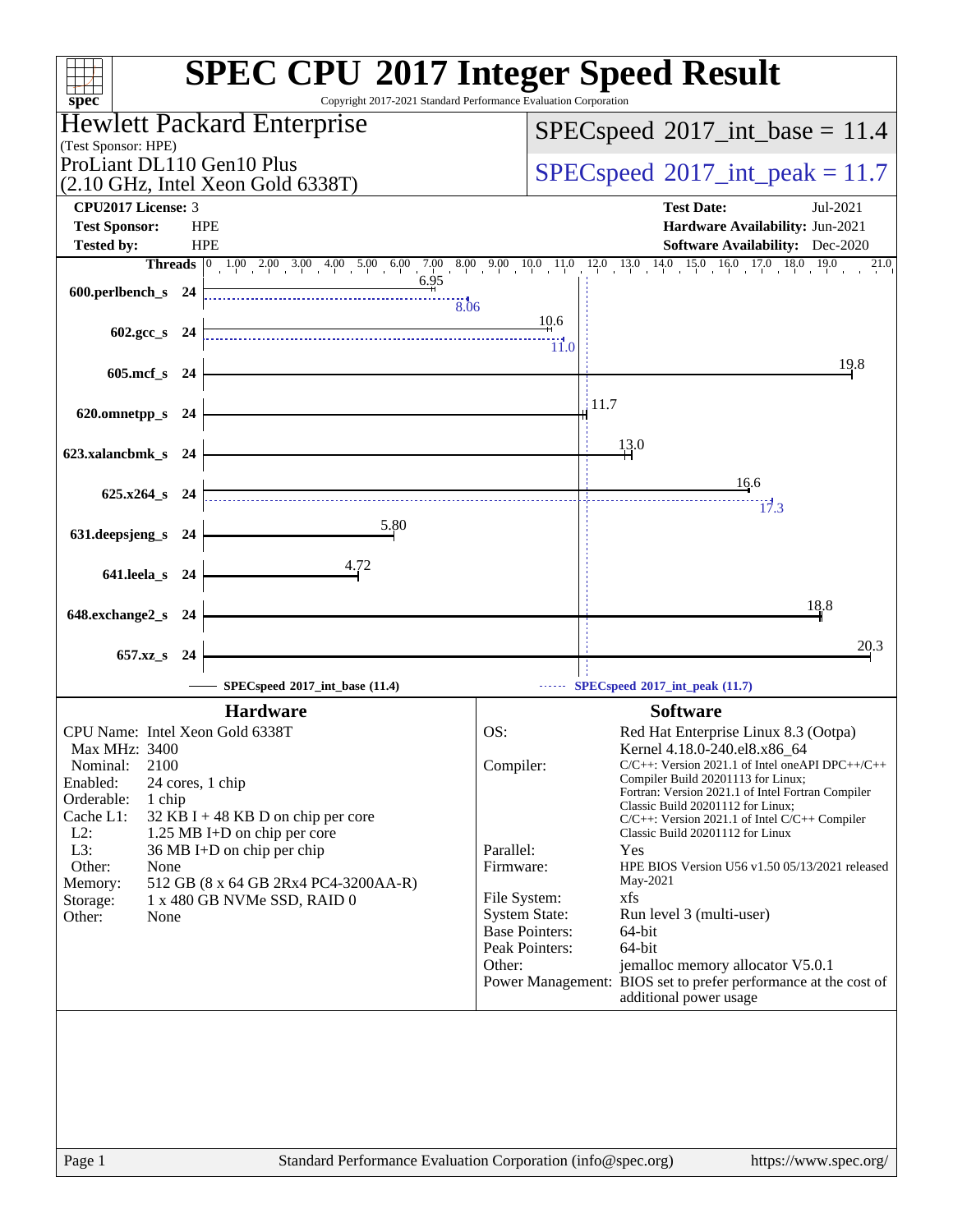### $+\ +$ **[spec](http://www.spec.org/)**

# **[SPEC CPU](http://www.spec.org/auto/cpu2017/Docs/result-fields.html#SPECCPU2017IntegerSpeedResult)[2017 Integer Speed Result](http://www.spec.org/auto/cpu2017/Docs/result-fields.html#SPECCPU2017IntegerSpeedResult)**

Copyright 2017-2021 Standard Performance Evaluation Corporation

### Hewlett Packard Enterprise

### $SPECspeed^{\circledcirc}2017\_int\_base = 11.4$  $SPECspeed^{\circledcirc}2017\_int\_base = 11.4$

(Test Sponsor: HPE)

(2.10 GHz, Intel Xeon Gold 6338T)

ProLiant DL110 Gen10 Plus  $SPEC speed@2017$ \_int\_peak = 11.7

**[CPU2017 License:](http://www.spec.org/auto/cpu2017/Docs/result-fields.html#CPU2017License)** 3 **[Test Date:](http://www.spec.org/auto/cpu2017/Docs/result-fields.html#TestDate)** Jul-2021

**[Test Sponsor:](http://www.spec.org/auto/cpu2017/Docs/result-fields.html#TestSponsor)** HPE **[Hardware Availability:](http://www.spec.org/auto/cpu2017/Docs/result-fields.html#HardwareAvailability)** Jun-2021 **[Tested by:](http://www.spec.org/auto/cpu2017/Docs/result-fields.html#Testedby)** HPE **[Software Availability:](http://www.spec.org/auto/cpu2017/Docs/result-fields.html#SoftwareAvailability)** Dec-2020

### **[Results Table](http://www.spec.org/auto/cpu2017/Docs/result-fields.html#ResultsTable)**

|                             |                |                |       | <b>Base</b>    |       |                |       |                |                |              | <b>Peak</b>    |              |                |              |
|-----------------------------|----------------|----------------|-------|----------------|-------|----------------|-------|----------------|----------------|--------------|----------------|--------------|----------------|--------------|
| <b>Benchmark</b>            | <b>Threads</b> | <b>Seconds</b> | Ratio | <b>Seconds</b> | Ratio | <b>Seconds</b> | Ratio | <b>Threads</b> | <b>Seconds</b> | <b>Ratio</b> | <b>Seconds</b> | <b>Ratio</b> | <b>Seconds</b> | <b>Ratio</b> |
| 600.perlbench s             | 24             | 256            | 6.94  | 255            | 6.95  | 252            | 7.04  | 24             | 221            | 8.04         | 220            | 8.07         | 220            | 8.06         |
| $602.\text{gcc}\_\text{s}$  | 24             | 376            | 10.6  | 380            | 10.5  | 376            | 10.6  | 24             | 363            | <b>11.0</b>  | 363            | 11.0         | 363            | 1.0          |
| $605$ .mcf s                | 24             | 239            | 19.8  | 239            | 19.7  | 239            | 19.8  | 24             | 239            | 19.8         | 239            | 19.7         | 239            | <b>19.8</b>  |
| 620.omnetpp_s               | 24             | 140            | 11.7  | 140            | 11.7  | 141            | 11.6  | 24             | 140            | 11.7         | 140            | 11.7         | 141            | 11.6         |
| 623.xalancbmk s             | 24             | 109            | 13.1  | 109            | 13.0  | 110            | 12.8  | 24             | 109            | 13.1         | 109            | <b>13.0</b>  | 110            | 12.8         |
| 625.x264 s                  | 24             | 106            | 16.6  | 106            | 16.6  | 106            | 16.6  | 24             | 102            | 17.3         | 102            | 17.3         | 102            | 17.3         |
| 631.deepsjeng_s             | 24             | 247            | 5.80  | 247            | 5.80  | 247            | 5.80  | 24             | 247            | 5.80         | 247            | 5.80         | 247            | 5.80         |
| 641.leela s                 | 24             | 362            | 4.72  | 362            | 4.72  | 363            | 4.70  | 24             | 362            | 4.72         | 362            | 4.72         | 363            | 4.70         |
| 648.exchange2_s             | 24             | 156            | 18.8  | 157            | 18.8  | 157            | 18.8  | 24             | 156            | 18.8         | 157            | 18.8         | 157            | 18.8         |
| $657.xz$ s                  | 24             | 304            | 20.3  | 304            | 20.3  | 304            | 20.3  | 24             | 304            | 20.3         | 304            | 20.3         | 304            | 20.3         |
| $SPECspeed*2017$ int base = |                |                | 11.4  |                |       |                |       |                |                |              |                |              |                |              |

**[SPECspeed](http://www.spec.org/auto/cpu2017/Docs/result-fields.html#SPECspeed2017intpeak)[2017\\_int\\_peak =](http://www.spec.org/auto/cpu2017/Docs/result-fields.html#SPECspeed2017intpeak) 11.7**

Results appear in the [order in which they were run.](http://www.spec.org/auto/cpu2017/Docs/result-fields.html#RunOrder) Bold underlined text [indicates a median measurement](http://www.spec.org/auto/cpu2017/Docs/result-fields.html#Median).

### **[Operating System Notes](http://www.spec.org/auto/cpu2017/Docs/result-fields.html#OperatingSystemNotes)**

 Stack size set to unlimited using "ulimit -s unlimited" Transparent Huge Pages enabled by default Prior to runcpu invocation Filesystem page cache synced and cleared with: sync; echo 3> /proc/sys/vm/drop\_caches

### **[Environment Variables Notes](http://www.spec.org/auto/cpu2017/Docs/result-fields.html#EnvironmentVariablesNotes)**

Environment variables set by runcpu before the start of the run: KMP\_AFFINITY = "granularity=fine,scatter" LD\_LIBRARY\_PATH = "/cpu2017/lib/intel64:/cpu2017/je5.0.1-64" MALLOC\_CONF = "retain:true" OMP\_STACKSIZE = "192M"

### **[General Notes](http://www.spec.org/auto/cpu2017/Docs/result-fields.html#GeneralNotes)**

 Binaries compiled on a system with 1x Intel Core i9-7980XE CPU + 64GB RAM memory using Redhat Enterprise Linux 8.0 NA: The test sponsor attests, as of date of publication, that CVE-2017-5754 (Meltdown) is mitigated in the system as tested and documented. Yes: The test sponsor attests, as of date of publication, that CVE-2017-5753 (Spectre variant 1) is mitigated in the system as tested and documented. Yes: The test sponsor attests, as of date of publication, that CVE-2017-5715 (Spectre variant 2) is mitigated in the system as tested and documented. jemalloc, a general purpose malloc implementation built with the RedHat Enterprise 7.5, and the system compiler gcc 4.8.5

**(Continued on next page)**

| Page 2<br>Standard Performance Evaluation Corporation (info@spec.org) | https://www.spec.org/ |
|-----------------------------------------------------------------------|-----------------------|
|-----------------------------------------------------------------------|-----------------------|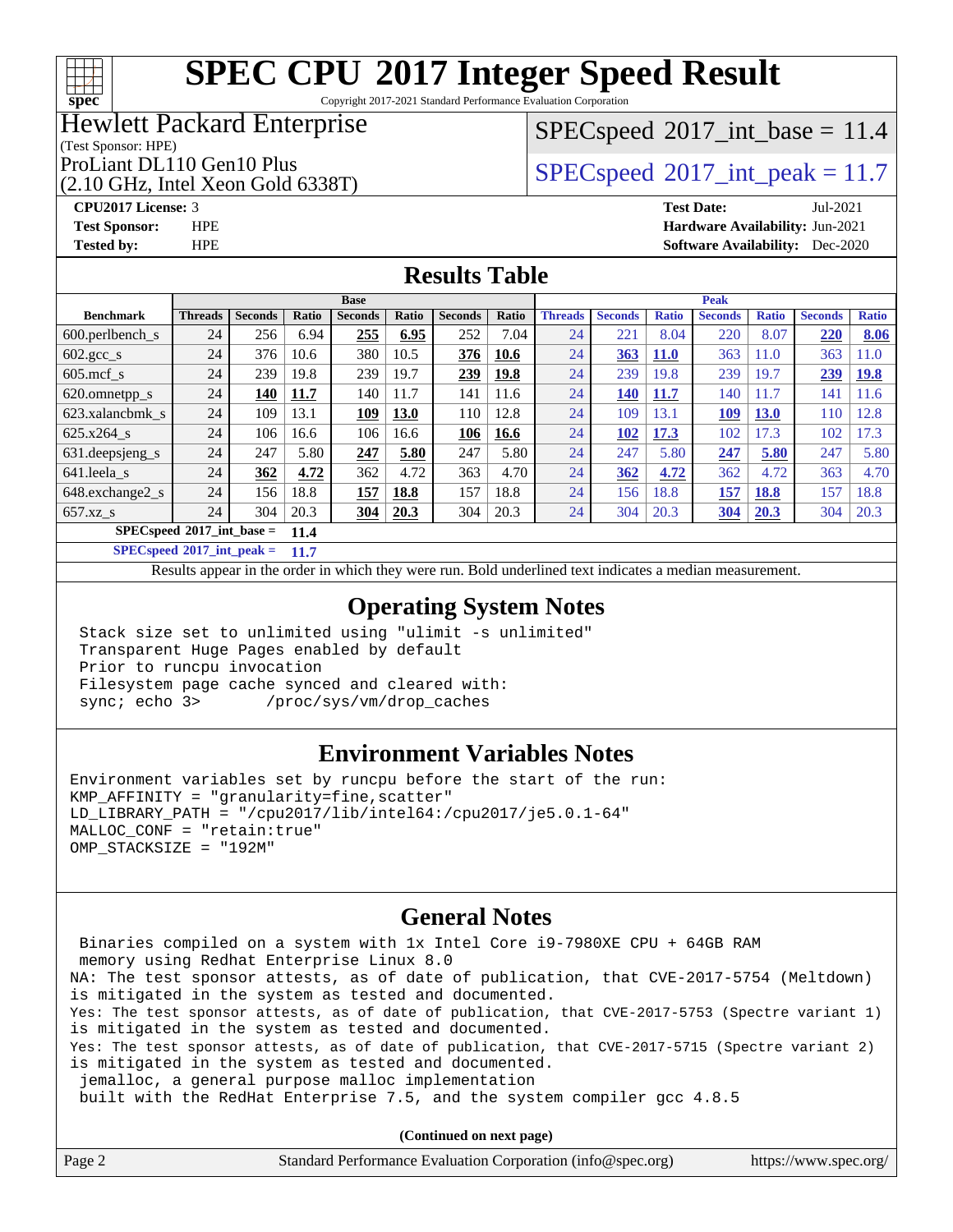### $+\!\!+\!\!$ **[spec](http://www.spec.org/)**

# **[SPEC CPU](http://www.spec.org/auto/cpu2017/Docs/result-fields.html#SPECCPU2017IntegerSpeedResult)[2017 Integer Speed Result](http://www.spec.org/auto/cpu2017/Docs/result-fields.html#SPECCPU2017IntegerSpeedResult)**

Copyright 2017-2021 Standard Performance Evaluation Corporation

## Hewlett Packard Enterprise

 $SPECspeed^{\circ}2017\_int\_base = 11.4$  $SPECspeed^{\circ}2017\_int\_base = 11.4$ 

(Test Sponsor: HPE)

(2.10 GHz, Intel Xeon Gold 6338T)

ProLiant DL110 Gen10 Plus  $\vert$  [SPECspeed](http://www.spec.org/auto/cpu2017/Docs/result-fields.html#SPECspeed2017intpeak)®[2017\\_int\\_peak = 1](http://www.spec.org/auto/cpu2017/Docs/result-fields.html#SPECspeed2017intpeak)1.7

**[CPU2017 License:](http://www.spec.org/auto/cpu2017/Docs/result-fields.html#CPU2017License)** 3 **[Test Date:](http://www.spec.org/auto/cpu2017/Docs/result-fields.html#TestDate)** Jul-2021 **[Test Sponsor:](http://www.spec.org/auto/cpu2017/Docs/result-fields.html#TestSponsor)** HPE **[Hardware Availability:](http://www.spec.org/auto/cpu2017/Docs/result-fields.html#HardwareAvailability)** Jun-2021 **[Tested by:](http://www.spec.org/auto/cpu2017/Docs/result-fields.html#Testedby)** HPE **[Software Availability:](http://www.spec.org/auto/cpu2017/Docs/result-fields.html#SoftwareAvailability)** Dec-2020

### **[General Notes \(Continued\)](http://www.spec.org/auto/cpu2017/Docs/result-fields.html#GeneralNotes)**

sources available from jemalloc.net or <https://github.com/jemalloc/jemalloc/releases>

Submitted\_by: "Bhatnagar, Prateek" <prateek.bhatnagar@hpe.com> Submitted: Mon Jul 5 08:08:27 EDT 2021 Submission: cpu2017-20210705-27772.sub

### **[Platform Notes](http://www.spec.org/auto/cpu2017/Docs/result-fields.html#PlatformNotes)**

The system ROM used for this result contains Intel microcode version 0xd0002a0 for the Intel Xeon Gold 6338T processor. BIOS Configuration: Workload Profile set to General Peak Frequency Compute Intel Hyper-Threading set to Disabled Thermal Configuration set to Maximum Cooling Memory Patrol Scrubbing set to Disabled Advanced Memory Protection set to Advanced ECC Last Level Cache (LLC) Prefetch set to Enabled Last Level Cache (LLC) Dead Line Allocation set to Disabled Enhanced Processor Performance set to Enabled Workload Profile set to Custom Energy/Performance Bias set to Balanced Power DCU Stream Prefetcher set to Disabled Adjacent Sector Prefetch set to Disabled Minimum Processor Idle Power Package C-State set to No Package State Numa Group Size Optimization set to Flat Sysinfo program /cpu2017/bin/sysinfo Rev: r6622 of 2021-04-07 982a61ec0915b55891ef0e16acafc64d running on localhost.localdomain Thu Jul 1 01:39:13 2021 SUT (System Under Test) info as seen by some common utilities. For more information on this section, see <https://www.spec.org/cpu2017/Docs/config.html#sysinfo> From /proc/cpuinfo model name : Intel(R) Xeon(R) Gold 6338T CPU @ 2.10GHz 1 "physical id"s (chips) 24 "processors" cores, siblings (Caution: counting these is hw and system dependent. The following excerpts from /proc/cpuinfo might not be reliable. Use with caution.) cpu cores : 24 siblings : 24 physical 0: cores 0 1 2 3 4 5 6 7 8 9 10 11 12 13 14 15 16 17 18 19 20 21 22 23 From lscpu from util-linux 2.32.1: Architecture: x86\_64

**(Continued on next page)**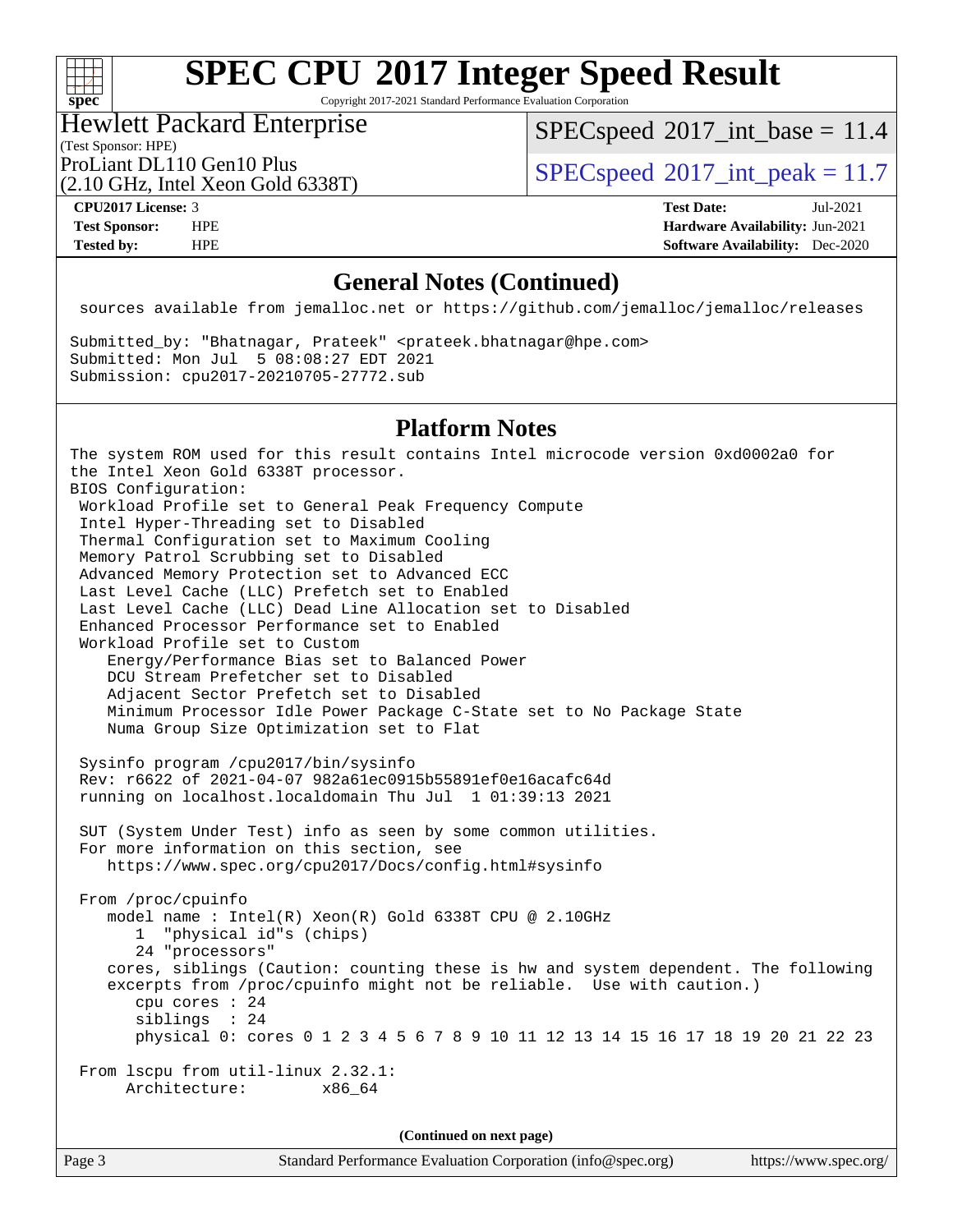

Copyright 2017-2021 Standard Performance Evaluation Corporation

### Hewlett Packard Enterprise

 $SPEC speed$ <sup>®</sup> $2017$ \_int\_base = 11.4

(Test Sponsor: HPE)

(2.10 GHz, Intel Xeon Gold 6338T)

ProLiant DL110 Gen10 Plus  $\begin{array}{c} \text{SPEC speed} \textcirc 2017\_int\_peak = 11.7 \\ \text{SPEC speed} \textcirc 2017\_int\_peak = 11.7 \end{array}$ 

**[CPU2017 License:](http://www.spec.org/auto/cpu2017/Docs/result-fields.html#CPU2017License)** 3 **[Test Date:](http://www.spec.org/auto/cpu2017/Docs/result-fields.html#TestDate)** Jul-2021 **[Test Sponsor:](http://www.spec.org/auto/cpu2017/Docs/result-fields.html#TestSponsor)** HPE **[Hardware Availability:](http://www.spec.org/auto/cpu2017/Docs/result-fields.html#HardwareAvailability)** Jun-2021 **[Tested by:](http://www.spec.org/auto/cpu2017/Docs/result-fields.html#Testedby)** HPE **[Software Availability:](http://www.spec.org/auto/cpu2017/Docs/result-fields.html#SoftwareAvailability)** Dec-2020

### **[Platform Notes \(Continued\)](http://www.spec.org/auto/cpu2017/Docs/result-fields.html#PlatformNotes)**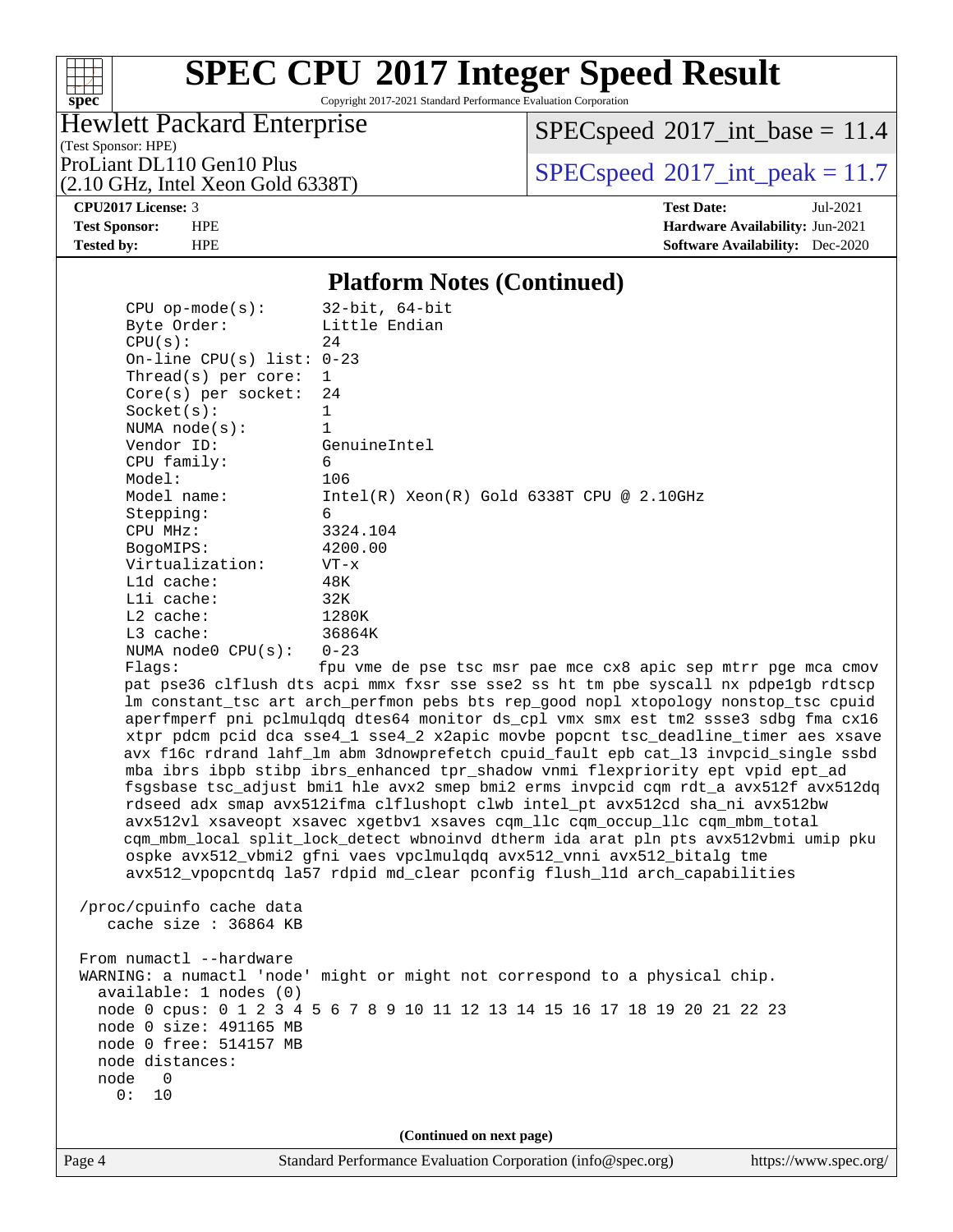### $+\ +$ **[spec](http://www.spec.org/)**

# **[SPEC CPU](http://www.spec.org/auto/cpu2017/Docs/result-fields.html#SPECCPU2017IntegerSpeedResult)[2017 Integer Speed Result](http://www.spec.org/auto/cpu2017/Docs/result-fields.html#SPECCPU2017IntegerSpeedResult)**

Copyright 2017-2021 Standard Performance Evaluation Corporation

#### (Test Sponsor: HPE) Hewlett Packard Enterprise

 $SPEC speed$ <sup>®</sup> $2017$ \_int\_base = 11.4

(2.10 GHz, Intel Xeon Gold 6338T)

ProLiant DL110 Gen10 Plus  $\begin{array}{c} \text{SPEC speed} \text{\textdegree}2017\_int\_peak = 11.7 \\ \text{SPEC speed} \text{\textdegree}2017\_int\_peak = 11.7 \end{array}$ 

**[CPU2017 License:](http://www.spec.org/auto/cpu2017/Docs/result-fields.html#CPU2017License)** 3 **[Test Date:](http://www.spec.org/auto/cpu2017/Docs/result-fields.html#TestDate)** Jul-2021 **[Test Sponsor:](http://www.spec.org/auto/cpu2017/Docs/result-fields.html#TestSponsor)** HPE **[Hardware Availability:](http://www.spec.org/auto/cpu2017/Docs/result-fields.html#HardwareAvailability)** Jun-2021 **[Tested by:](http://www.spec.org/auto/cpu2017/Docs/result-fields.html#Testedby)** HPE **[Software Availability:](http://www.spec.org/auto/cpu2017/Docs/result-fields.html#SoftwareAvailability)** Dec-2020

### **[Platform Notes \(Continued\)](http://www.spec.org/auto/cpu2017/Docs/result-fields.html#PlatformNotes)**

| From /proc/meminfo<br>MemTotal: 528053716 kB<br>HugePages_Total: 0<br>Hugepagesize: 2048 kB                                                                                                                                                                                                                                                                                                                                                                              |                                                                                                                                                                          |
|--------------------------------------------------------------------------------------------------------------------------------------------------------------------------------------------------------------------------------------------------------------------------------------------------------------------------------------------------------------------------------------------------------------------------------------------------------------------------|--------------------------------------------------------------------------------------------------------------------------------------------------------------------------|
| /sbin/tuned-adm active<br>Current active profile: throughput-performance                                                                                                                                                                                                                                                                                                                                                                                                 |                                                                                                                                                                          |
| From /etc/*release* /etc/*version*<br>os-release:<br>NAME="Red Hat Enterprise Linux"<br>VERSION="8.3 (Ootpa)"<br>ID="rhel"<br>ID_LIKE="fedora"<br>VERSION_ID="8.3"<br>PLATFORM_ID="platform:el8"<br>PRETTY_NAME="Red Hat Enterprise Linux 8.3 (Ootpa)"<br>ANSI_COLOR="0;31"<br>redhat-release: Red Hat Enterprise Linux release 8.3 (Ootpa)<br>system-release: Red Hat Enterprise Linux release 8.3 (Ootpa)<br>system-release-cpe: cpe:/o:redhat:enterprise_linux:8.3:ga |                                                                                                                                                                          |
| $uname -a$ :<br>Linux localhost.localdomain 4.18.0-240.el8.x86_64 #1 SMP Wed Sep 23 05:13:10 EDT 2020<br>x86_64 x86_64 x86_64 GNU/Linux                                                                                                                                                                                                                                                                                                                                  |                                                                                                                                                                          |
| Kernel self-reported vulnerability status:                                                                                                                                                                                                                                                                                                                                                                                                                               |                                                                                                                                                                          |
| CVE-2018-12207 (iTLB Multihit):<br>CVE-2018-3620 (L1 Terminal Fault):<br>Microarchitectural Data Sampling:<br>CVE-2017-5754 (Meltdown):<br>CVE-2018-3639 (Speculative Store Bypass):<br>CVE-2017-5753 (Spectre variant 1):                                                                                                                                                                                                                                               | Not affected<br>Not affected<br>Not affected<br>Not affected<br>Mitigation: Speculative Store<br>Bypass disabled via prctl and<br>seccomp<br>Mitigation: usercopy/swapgs |
| $CVE-2017-5715$ (Spectre variant 2):                                                                                                                                                                                                                                                                                                                                                                                                                                     | barriers and __user pointer<br>sanitization<br>Mitigation: Enhanced IBRS, IBPB:                                                                                          |
| CVE-2020-0543 (Special Register Buffer Data Sampling): Not affected<br>CVE-2019-11135 (TSX Asynchronous Abort):                                                                                                                                                                                                                                                                                                                                                          | conditional, RSB filling<br>Not affected                                                                                                                                 |
| SPEC is set to: /cpu2017<br>Filesystem<br>Type Size Used Avail Use% Mounted on                                                                                                                                                                                                                                                                                                                                                                                           |                                                                                                                                                                          |
| (Continued on next page)                                                                                                                                                                                                                                                                                                                                                                                                                                                 |                                                                                                                                                                          |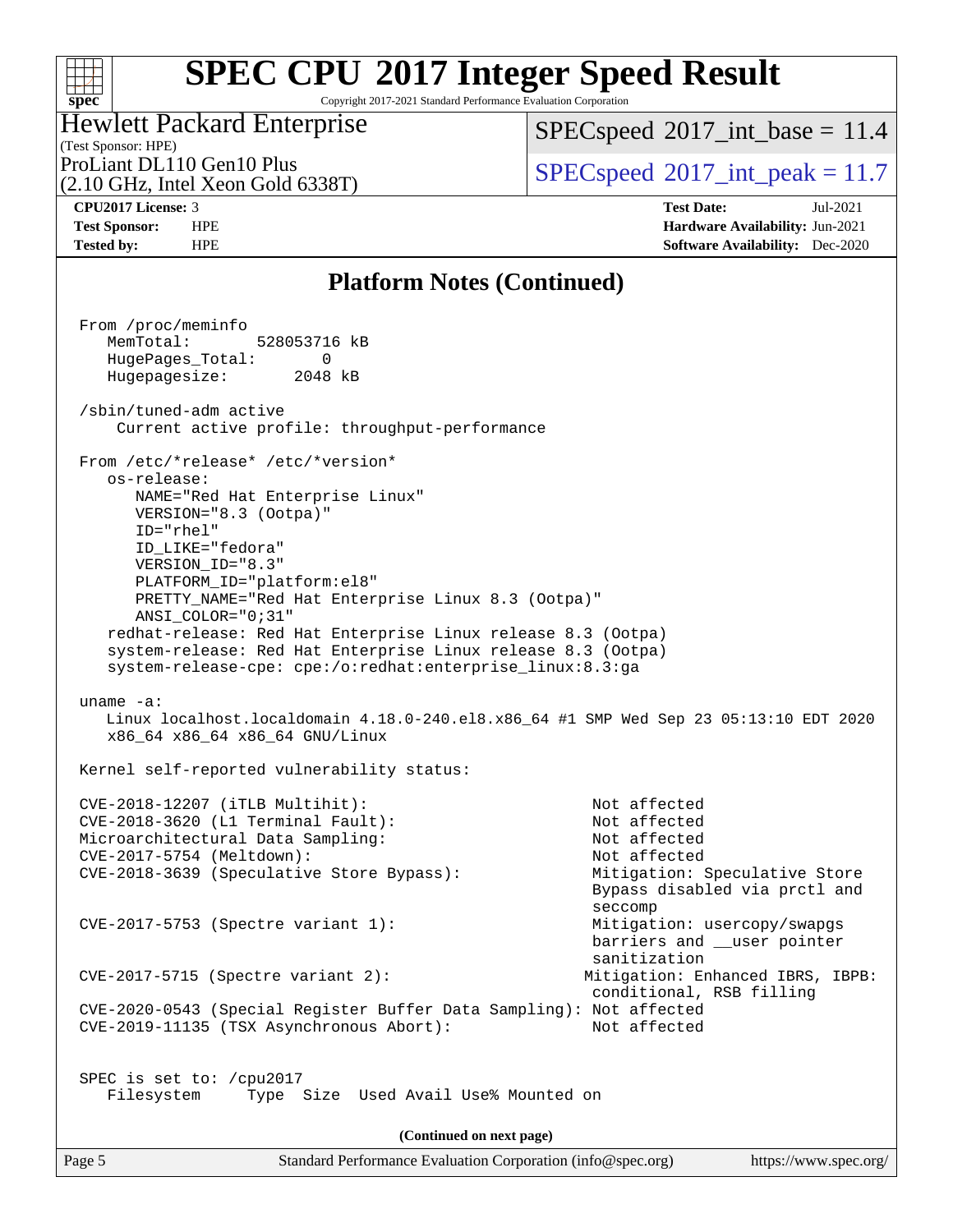Copyright 2017-2021 Standard Performance Evaluation Corporation

| <b>Hewlett Packard Enterprise</b>                                                               |  |
|-------------------------------------------------------------------------------------------------|--|
| (Test Sponsor: HPE)                                                                             |  |
| $\text{D}_{\text{tot}}$ iont $\text{DI}$ 110 $\text{C}_{\text{tot}}$ 10 $\text{D}_{\text{inc}}$ |  |

(2.10 GHz, Intel Xeon Gold 6338T)

 $SPEC speed$ <sup>®</sup> $2017$ \_int\_base = 11.4

ProLiant DL110 Gen10 Plus  $\begin{array}{c} | \text{SPEC speed} \textdegree 2017\_int\_peak = 11.7 \\ \end{array}$ 

**[spec](http://www.spec.org/)**

 $+\!\!+\!\!$ 

**[CPU2017 License:](http://www.spec.org/auto/cpu2017/Docs/result-fields.html#CPU2017License)** 3 **[Test Date:](http://www.spec.org/auto/cpu2017/Docs/result-fields.html#TestDate)** Jul-2021 **[Test Sponsor:](http://www.spec.org/auto/cpu2017/Docs/result-fields.html#TestSponsor)** HPE **[Hardware Availability:](http://www.spec.org/auto/cpu2017/Docs/result-fields.html#HardwareAvailability)** Jun-2021 **[Tested by:](http://www.spec.org/auto/cpu2017/Docs/result-fields.html#Testedby)** HPE **[Software Availability:](http://www.spec.org/auto/cpu2017/Docs/result-fields.html#SoftwareAvailability)** Dec-2020

| <b>Platform Notes (Continued)</b>                                                                                                                                                                                                                                                                                                                                                                              |
|----------------------------------------------------------------------------------------------------------------------------------------------------------------------------------------------------------------------------------------------------------------------------------------------------------------------------------------------------------------------------------------------------------------|
| /dev/nvme1n1p4 xfs 442G 139G 303G 32% /                                                                                                                                                                                                                                                                                                                                                                        |
| From /sys/devices/virtual/dmi/id<br>Vendor:<br>HPE<br>Product:<br>ProLiant DL110 Gen10 Plus<br>Product Family: ProLiant<br>Serial:<br>T912PP0032                                                                                                                                                                                                                                                               |
| Additional information from dmidecode 3.2 follows. WARNING: Use caution when you<br>interpret this section. The 'dmidecode' program reads system data which is "intended to<br>allow hardware to be accurately determined", but the intent may not be met, as there are<br>frequent changes to hardware, firmware, and the "DMTF SMBIOS" standard.<br>Memory:<br>8x Micron 36ASF8G72PZ-3G2B2 64 GB 2 rank 3200 |
| BIOS:<br>BIOS Vendor:<br>HPE<br>U56<br>BIOS Version:<br>BIOS Date: 05/13/2021<br>BIOS Revision: 1.50<br>Firmware Revision: 2.40                                                                                                                                                                                                                                                                                |
| (End of data from sysinfo program)                                                                                                                                                                                                                                                                                                                                                                             |
| <b>Compiler Version Notes</b>                                                                                                                                                                                                                                                                                                                                                                                  |
| 600.perlbench_s(peak)                                                                                                                                                                                                                                                                                                                                                                                          |
| Intel(R) C Intel(R) 64 Compiler Classic for applications running on Intel(R)<br>64, Version 2021.1 Build 20201112_000000<br>Copyright (C) 1985-2020 Intel Corporation. All rights reserved.<br>____________________________                                                                                                                                                                                    |
| C<br>  600.perlbench_s(base) 602.gcc_s(base, peak) 605.mcf_s(base, peak)<br>  625.x264_s(base, peak) 657.xz_s(base, peak)                                                                                                                                                                                                                                                                                      |
| Intel(R) oneAPI DPC++/C++ Compiler for applications running on Intel(R) 64,<br>Version 2021.1 Build 20201113<br>Copyright (C) 1985-2020 Intel Corporation. All rights reserved.                                                                                                                                                                                                                                |
| C<br>$\vert$ 600.perlbench $s$ (peak)                                                                                                                                                                                                                                                                                                                                                                          |
|                                                                                                                                                                                                                                                                                                                                                                                                                |

Page 6 Standard Performance Evaluation Corporation [\(info@spec.org\)](mailto:info@spec.org) <https://www.spec.org/>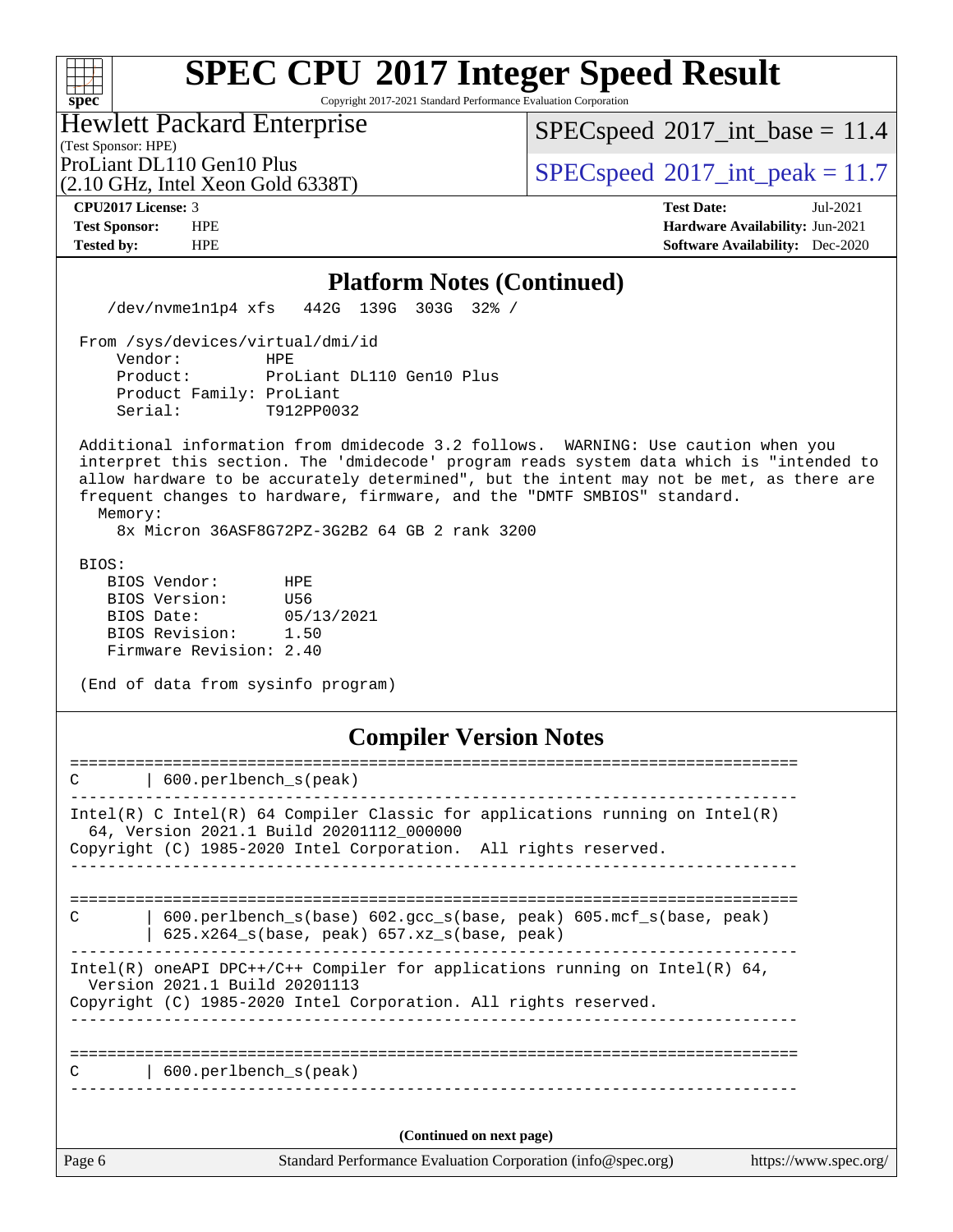| $\mathbf{S}$<br>ı. | Dе | U |  |
|--------------------|----|---|--|

Copyright 2017-2021 Standard Performance Evaluation Corporation

(Test Sponsor: HPE) Hewlett Packard Enterprise

 $SPEC speed$ <sup>®</sup> $2017$ \_int\_base = 11.4

(2.10 GHz, Intel Xeon Gold 6338T)

ProLiant DL110 Gen10 Plus  $SPEC speed@2017\_int\_peak = 11.7$ 

**[CPU2017 License:](http://www.spec.org/auto/cpu2017/Docs/result-fields.html#CPU2017License)** 3 **[Test Date:](http://www.spec.org/auto/cpu2017/Docs/result-fields.html#TestDate)** Jul-2021 **[Test Sponsor:](http://www.spec.org/auto/cpu2017/Docs/result-fields.html#TestSponsor)** HPE **[Hardware Availability:](http://www.spec.org/auto/cpu2017/Docs/result-fields.html#HardwareAvailability)** Jun-2021 **[Tested by:](http://www.spec.org/auto/cpu2017/Docs/result-fields.html#Testedby)** HPE **[Software Availability:](http://www.spec.org/auto/cpu2017/Docs/result-fields.html#SoftwareAvailability)** Dec-2020

### **[Compiler Version Notes \(Continued\)](http://www.spec.org/auto/cpu2017/Docs/result-fields.html#CompilerVersionNotes)**

| Intel(R) C Intel(R) 64 Compiler Classic for applications running on Intel(R)<br>64, Version 2021.1 Build 20201112_000000<br>Copyright (C) 1985-2020 Intel Corporation. All rights reserved.       |
|---------------------------------------------------------------------------------------------------------------------------------------------------------------------------------------------------|
| $600.perlbench_s(base) 602.gcc_s(base, peak) 605.mcf_s(base, peak)$<br>C<br>$625.x264_s(base, peak)$ 657.xz <sub>_S</sub> (base, peak)                                                            |
| Intel(R) oneAPI DPC++/C++ Compiler for applications running on Intel(R) $64$ ,<br>Version 2021.1 Build 20201113<br>Copyright (C) 1985-2020 Intel Corporation. All rights reserved.                |
| 620.omnetpp s(base, peak) 623.xalancbmk s(base, peak)<br>$C++$<br>631.deepsjeng_s(base, peak) 641.leela_s(base, peak)                                                                             |
| Intel(R) oneAPI DPC++/C++ Compiler for applications running on Intel(R) $64$ ,<br>Version 2021.1 Build 20201113<br>Copyright (C) 1985-2020 Intel Corporation. All rights reserved.                |
| Fortran   $648$ . exchange2 $s$ (base, peak)                                                                                                                                                      |
| Intel(R) Fortran Intel(R) 64 Compiler Classic for applications running on<br>Intel(R) 64, Version 2021.1 Build 20201112_000000<br>Copyright (C) 1985-2020 Intel Corporation. All rights reserved. |

## **[Base Compiler Invocation](http://www.spec.org/auto/cpu2017/Docs/result-fields.html#BaseCompilerInvocation)**

[C benchmarks](http://www.spec.org/auto/cpu2017/Docs/result-fields.html#Cbenchmarks): [icx](http://www.spec.org/cpu2017/results/res2021q3/cpu2017-20210705-27772.flags.html#user_CCbase_intel_icx_fe2d28d19ae2a5db7c42fe0f2a2aed77cb715edd4aeb23434404a8be6683fe239869bb6ca8154ca98265c2e3b9226a719a0efe2953a4a7018c379b7010ccf087)

[C++ benchmarks:](http://www.spec.org/auto/cpu2017/Docs/result-fields.html#CXXbenchmarks) [icpx](http://www.spec.org/cpu2017/results/res2021q3/cpu2017-20210705-27772.flags.html#user_CXXbase_intel_icpx_1e918ed14c436bf4b9b7c8bcdd51d4539fc71b3df010bd1e9f8732d9c34c2b2914e48204a846820f3c0ebb4095dea797a5c30b458ac0b6dffac65d78f781f5ca)

[Fortran benchmarks](http://www.spec.org/auto/cpu2017/Docs/result-fields.html#Fortranbenchmarks): [ifort](http://www.spec.org/cpu2017/results/res2021q3/cpu2017-20210705-27772.flags.html#user_FCbase_intel_ifort_8111460550e3ca792625aed983ce982f94888b8b503583aa7ba2b8303487b4d8a21a13e7191a45c5fd58ff318f48f9492884d4413fa793fd88dd292cad7027ca)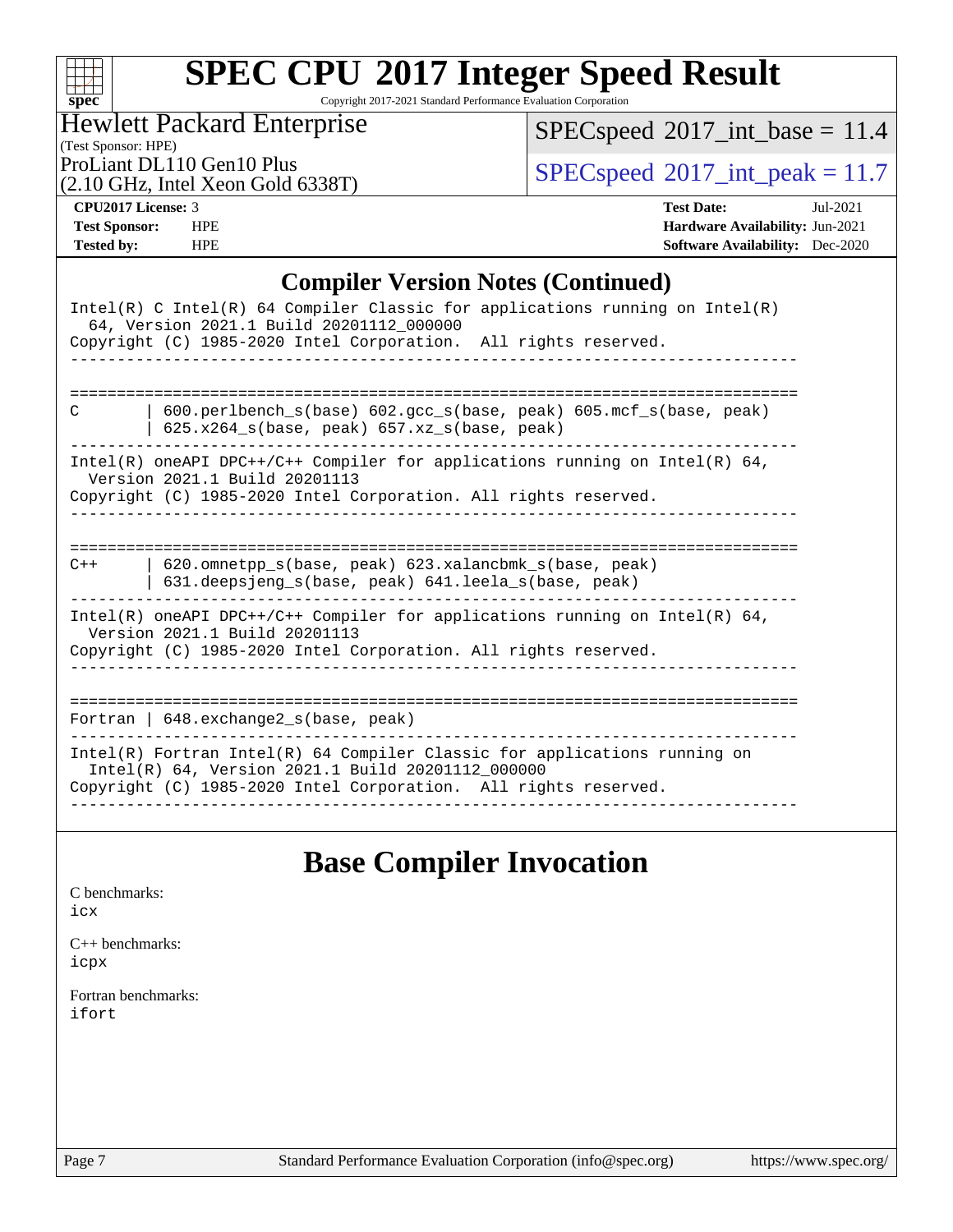

Copyright 2017-2021 Standard Performance Evaluation Corporation

### Hewlett Packard Enterprise

(2.10 GHz, Intel Xeon Gold 6338T)

 $SPECspeed^{\circ}2017\_int\_base = 11.4$  $SPECspeed^{\circ}2017\_int\_base = 11.4$ 

(Test Sponsor: HPE)

ProLiant DL110 Gen10 Plus  $SPECspeed@2017$  $SPECspeed@2017$  int peak = 11.7

**[CPU2017 License:](http://www.spec.org/auto/cpu2017/Docs/result-fields.html#CPU2017License)** 3 **[Test Date:](http://www.spec.org/auto/cpu2017/Docs/result-fields.html#TestDate)** Jul-2021 **[Test Sponsor:](http://www.spec.org/auto/cpu2017/Docs/result-fields.html#TestSponsor)** HPE **[Hardware Availability:](http://www.spec.org/auto/cpu2017/Docs/result-fields.html#HardwareAvailability)** Jun-2021 **[Tested by:](http://www.spec.org/auto/cpu2017/Docs/result-fields.html#Testedby)** HPE **[Software Availability:](http://www.spec.org/auto/cpu2017/Docs/result-fields.html#SoftwareAvailability)** Dec-2020

## **[Base Portability Flags](http://www.spec.org/auto/cpu2017/Docs/result-fields.html#BasePortabilityFlags)**

 600.perlbench\_s: [-DSPEC\\_LP64](http://www.spec.org/cpu2017/results/res2021q3/cpu2017-20210705-27772.flags.html#b600.perlbench_s_basePORTABILITY_DSPEC_LP64) [-DSPEC\\_LINUX\\_X64](http://www.spec.org/cpu2017/results/res2021q3/cpu2017-20210705-27772.flags.html#b600.perlbench_s_baseCPORTABILITY_DSPEC_LINUX_X64)  $602.\text{gcc}\$ s:  $-DSPEC$  LP64 605.mcf\_s: [-DSPEC\\_LP64](http://www.spec.org/cpu2017/results/res2021q3/cpu2017-20210705-27772.flags.html#suite_basePORTABILITY605_mcf_s_DSPEC_LP64) 620.omnetpp\_s: [-DSPEC\\_LP64](http://www.spec.org/cpu2017/results/res2021q3/cpu2017-20210705-27772.flags.html#suite_basePORTABILITY620_omnetpp_s_DSPEC_LP64) 623.xalancbmk\_s: [-DSPEC\\_LP64](http://www.spec.org/cpu2017/results/res2021q3/cpu2017-20210705-27772.flags.html#suite_basePORTABILITY623_xalancbmk_s_DSPEC_LP64) [-DSPEC\\_LINUX](http://www.spec.org/cpu2017/results/res2021q3/cpu2017-20210705-27772.flags.html#b623.xalancbmk_s_baseCXXPORTABILITY_DSPEC_LINUX) 625.x264\_s: [-DSPEC\\_LP64](http://www.spec.org/cpu2017/results/res2021q3/cpu2017-20210705-27772.flags.html#suite_basePORTABILITY625_x264_s_DSPEC_LP64) 631.deepsjeng\_s: [-DSPEC\\_LP64](http://www.spec.org/cpu2017/results/res2021q3/cpu2017-20210705-27772.flags.html#suite_basePORTABILITY631_deepsjeng_s_DSPEC_LP64) 641.leela\_s: [-DSPEC\\_LP64](http://www.spec.org/cpu2017/results/res2021q3/cpu2017-20210705-27772.flags.html#suite_basePORTABILITY641_leela_s_DSPEC_LP64) 648.exchange2\_s: [-DSPEC\\_LP64](http://www.spec.org/cpu2017/results/res2021q3/cpu2017-20210705-27772.flags.html#suite_basePORTABILITY648_exchange2_s_DSPEC_LP64) 657.xz\_s: [-DSPEC\\_LP64](http://www.spec.org/cpu2017/results/res2021q3/cpu2017-20210705-27772.flags.html#suite_basePORTABILITY657_xz_s_DSPEC_LP64)

## **[Base Optimization Flags](http://www.spec.org/auto/cpu2017/Docs/result-fields.html#BaseOptimizationFlags)**

[C benchmarks](http://www.spec.org/auto/cpu2017/Docs/result-fields.html#Cbenchmarks):

```
-DSPEC_OPENMP -std=c11 -m64 -fiopenmp -Wl,-z,muldefs -xCORE-AVX512
-O3 -ffast-math -flto -mfpmath=sse -funroll-loops
-qopt-mem-layout-trans=4 -mbranches-within-32B-boundaries
-L/usr/local/jemalloc64-5.0.1/lib -ljemalloc
```
#### [C++ benchmarks:](http://www.spec.org/auto/cpu2017/Docs/result-fields.html#CXXbenchmarks)

```
-DSPEC_OPENMP-m64-Wl,-z,muldefs-xCORE-AVX512-O3-ffast-math
-flto -mfpmath=sse -funroll-loops -qopt-mem-layout-trans=4
-mbranches-within-32B-boundaries
-L/opt/intel/oneapi/compiler/2021.1.1/linux/compiler/lib/intel64_lin/
-lqkmalloc
```
#### [Fortran benchmarks](http://www.spec.org/auto/cpu2017/Docs/result-fields.html#Fortranbenchmarks):

```
-m64 -xCORE-AVX512 -O3 -ipo -no-prec-div -qopt-mem-layout-trans=4
-nostandard-realloc-lhs -align array32byte -auto
-mbranches-within-32B-boundaries
```
### **[Peak Compiler Invocation](http://www.spec.org/auto/cpu2017/Docs/result-fields.html#PeakCompilerInvocation)**

[C benchmarks \(except as noted below\)](http://www.spec.org/auto/cpu2017/Docs/result-fields.html#Cbenchmarksexceptasnotedbelow): [icx](http://www.spec.org/cpu2017/results/res2021q3/cpu2017-20210705-27772.flags.html#user_CCpeak_intel_icx_fe2d28d19ae2a5db7c42fe0f2a2aed77cb715edd4aeb23434404a8be6683fe239869bb6ca8154ca98265c2e3b9226a719a0efe2953a4a7018c379b7010ccf087)

600.perlbench\_s: [icc](http://www.spec.org/cpu2017/results/res2021q3/cpu2017-20210705-27772.flags.html#user_peakCCLD600_perlbench_s_intel_icc_66fc1ee009f7361af1fbd72ca7dcefbb700085f36577c54f309893dd4ec40d12360134090235512931783d35fd58c0460139e722d5067c5574d8eaf2b3e37e92)

[C++ benchmarks:](http://www.spec.org/auto/cpu2017/Docs/result-fields.html#CXXbenchmarks) [icpx](http://www.spec.org/cpu2017/results/res2021q3/cpu2017-20210705-27772.flags.html#user_CXXpeak_intel_icpx_1e918ed14c436bf4b9b7c8bcdd51d4539fc71b3df010bd1e9f8732d9c34c2b2914e48204a846820f3c0ebb4095dea797a5c30b458ac0b6dffac65d78f781f5ca)

**(Continued on next page)**

Page 8 Standard Performance Evaluation Corporation [\(info@spec.org\)](mailto:info@spec.org) <https://www.spec.org/>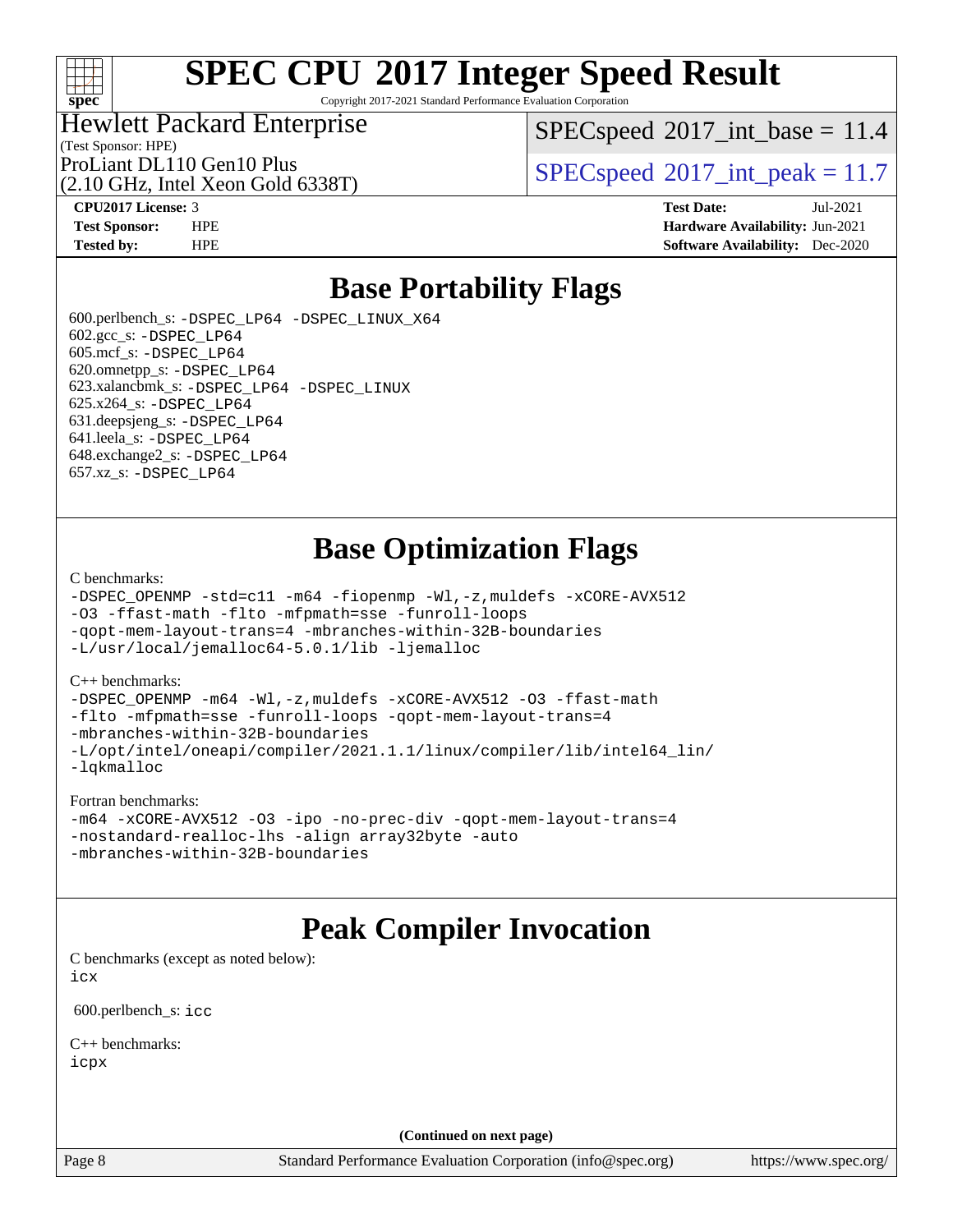### $\pm\pm\prime$ **[spec](http://www.spec.org/)**

# **[SPEC CPU](http://www.spec.org/auto/cpu2017/Docs/result-fields.html#SPECCPU2017IntegerSpeedResult)[2017 Integer Speed Result](http://www.spec.org/auto/cpu2017/Docs/result-fields.html#SPECCPU2017IntegerSpeedResult)**

Copyright 2017-2021 Standard Performance Evaluation Corporation

#### (Test Sponsor: HPE) Hewlett Packard Enterprise

 $SPECspeed^{\circ}2017\_int\_base = 11.4$  $SPECspeed^{\circ}2017\_int\_base = 11.4$ 

(2.10 GHz, Intel Xeon Gold 6338T)

ProLiant DL110 Gen10 Plus  $SPECspeed@2017$  $SPECspeed@2017$  int peak = 11.7

**[CPU2017 License:](http://www.spec.org/auto/cpu2017/Docs/result-fields.html#CPU2017License)** 3 **[Test Date:](http://www.spec.org/auto/cpu2017/Docs/result-fields.html#TestDate)** Jul-2021 **[Test Sponsor:](http://www.spec.org/auto/cpu2017/Docs/result-fields.html#TestSponsor)** HPE **[Hardware Availability:](http://www.spec.org/auto/cpu2017/Docs/result-fields.html#HardwareAvailability)** Jun-2021 **[Tested by:](http://www.spec.org/auto/cpu2017/Docs/result-fields.html#Testedby)** HPE **[Software Availability:](http://www.spec.org/auto/cpu2017/Docs/result-fields.html#SoftwareAvailability)** Dec-2020

## **[Peak Compiler Invocation \(Continued\)](http://www.spec.org/auto/cpu2017/Docs/result-fields.html#PeakCompilerInvocation)**

[Fortran benchmarks](http://www.spec.org/auto/cpu2017/Docs/result-fields.html#Fortranbenchmarks): [ifort](http://www.spec.org/cpu2017/results/res2021q3/cpu2017-20210705-27772.flags.html#user_FCpeak_intel_ifort_8111460550e3ca792625aed983ce982f94888b8b503583aa7ba2b8303487b4d8a21a13e7191a45c5fd58ff318f48f9492884d4413fa793fd88dd292cad7027ca)

**[Peak Portability Flags](http://www.spec.org/auto/cpu2017/Docs/result-fields.html#PeakPortabilityFlags)**

Same as Base Portability Flags

## **[Peak Optimization Flags](http://www.spec.org/auto/cpu2017/Docs/result-fields.html#PeakOptimizationFlags)**

[C benchmarks](http://www.spec.org/auto/cpu2017/Docs/result-fields.html#Cbenchmarks):

```
 600.perlbench_s: -Wl,-z,muldefs -prof-gen(pass 1) -prof-use(pass 2)
-xCORE-AVX512 -ipo -O3 -no-prec-div
-qopt-mem-layout-trans=4 -fno-strict-overflow
-mbranches-within-32B-boundaries
-L/usr/local/jemalloc64-5.0.1/lib -ljemalloc
 602.gcc_s: -m64 -std=c11 -Wl,-z,muldefs -fprofile-generate(pass 1)
-fprofile-use=default.profdata(pass 2) -xCORE-AVX512 -flto
-Ofast(pass 1) -O3 -ffast-math -qopt-mem-layout-trans=4
-mbranches-within-32B-boundaries
-L/usr/local/jemalloc64-5.0.1/lib -ljemalloc
605 \text{.mcf}\text{.s.} basepeak = yes
 625.x264_s: -DSPEC_OPENMP -fiopenmp -std=c11 -m64 -Wl,-z,muldefs
-xCORE-AVX512 -flto -O3 -ffast-math
-qopt-mem-layout-trans=4 -fno-alias
-mbranches-within-32B-boundaries
-L/usr/local/jemalloc64-5.0.1/lib -ljemalloc
657.xz_s: basepeak = yes
C++ benchmarks: 
620.omnetpp_s: basepeak = yes
 623.xalancbmk_s: basepeak = yes
 631.deepsjeng_s: basepeak = yes
                                       (Continued on next page)
```